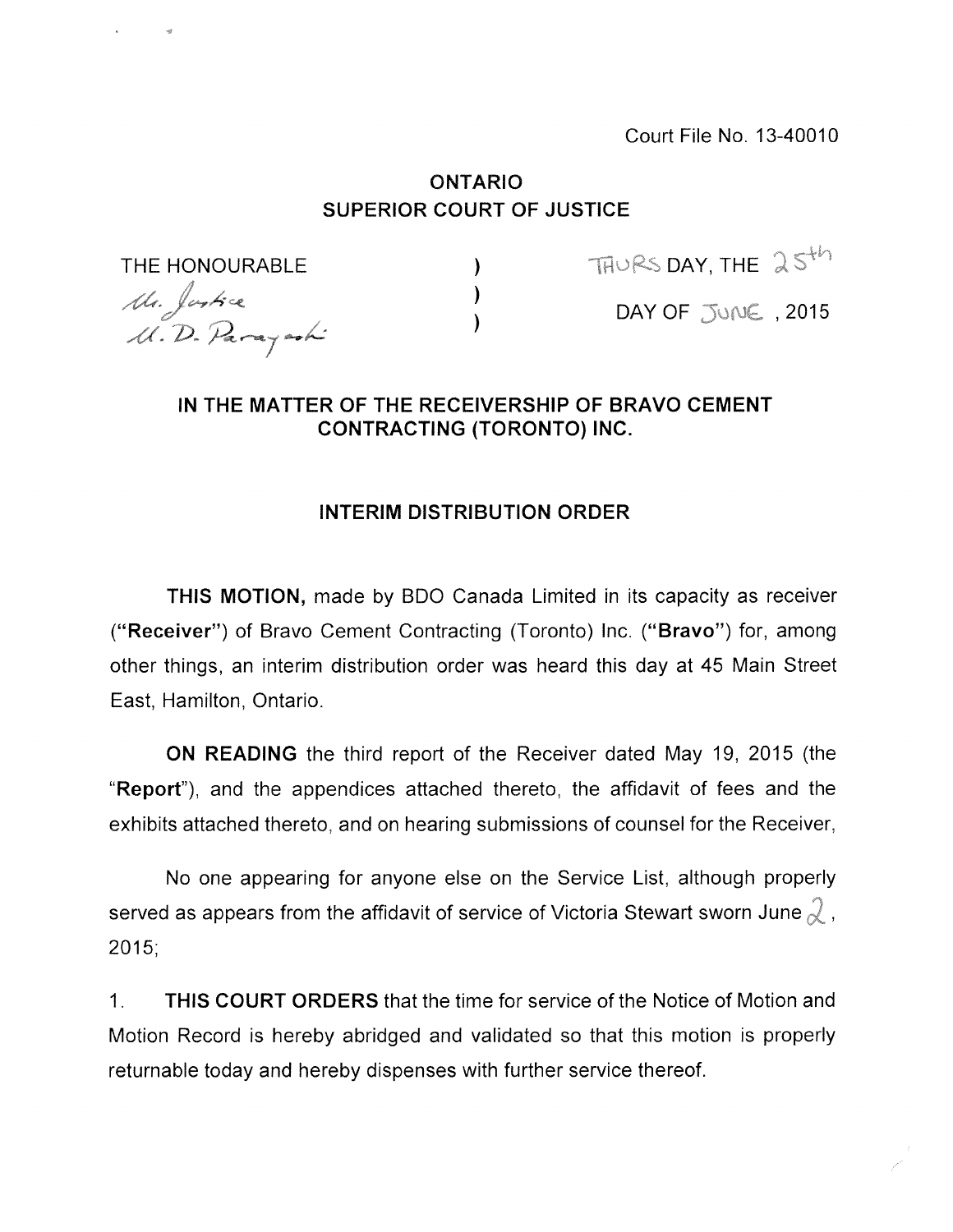2. THIS COURT ORDERS that the Report be and is hereby approved and the activities of the Receiver and its counsel, as set out in the Report, be and are hereby approved.

3. THIS COURT ORDERS that the Receiver's Statement of Receipts and Disbursements from March 13. 2014 to April 30, 2015, as set out in the Report, be and is hereby approved.

4. THIS COURT ORDERS that the Receiver's administration fee of 7.5 percent charged against all current and future distributions, if any, on Construction Trust Claims, as described in paragraph 30 of the Report, be and is hereby approved.

5. THIS COURT ORDERS that the Receiver is authorized and directed to make the following interim distributions, as described in the Report:

- (a) Canada Revenue Agency in the amount of \$255,568.29;
- (b) Bekaert Corporation in the amount of \$88,439.12, less the Receiver's administration fee;
- (c) Essroc Canada Inc. in the amount of \$10,159.32, less the Receiver's administration fee;
- (d) Pumpcrete Corporation in the amount of \$41,744.00, less the Receiver's administration fee;

6. THIS COURT ORDERS that the fees and disbursements of the Receiver and its current and former counsel, as set out in the Report and the fee affidavits, be and are hereby approved.

#2364917 <sup>I</sup> 4087690

bv:

**ENTERED AT HAMILTON** -338 IN Book No. as Document No.  $\{ \}$ JUN 2-5-2015 nn: